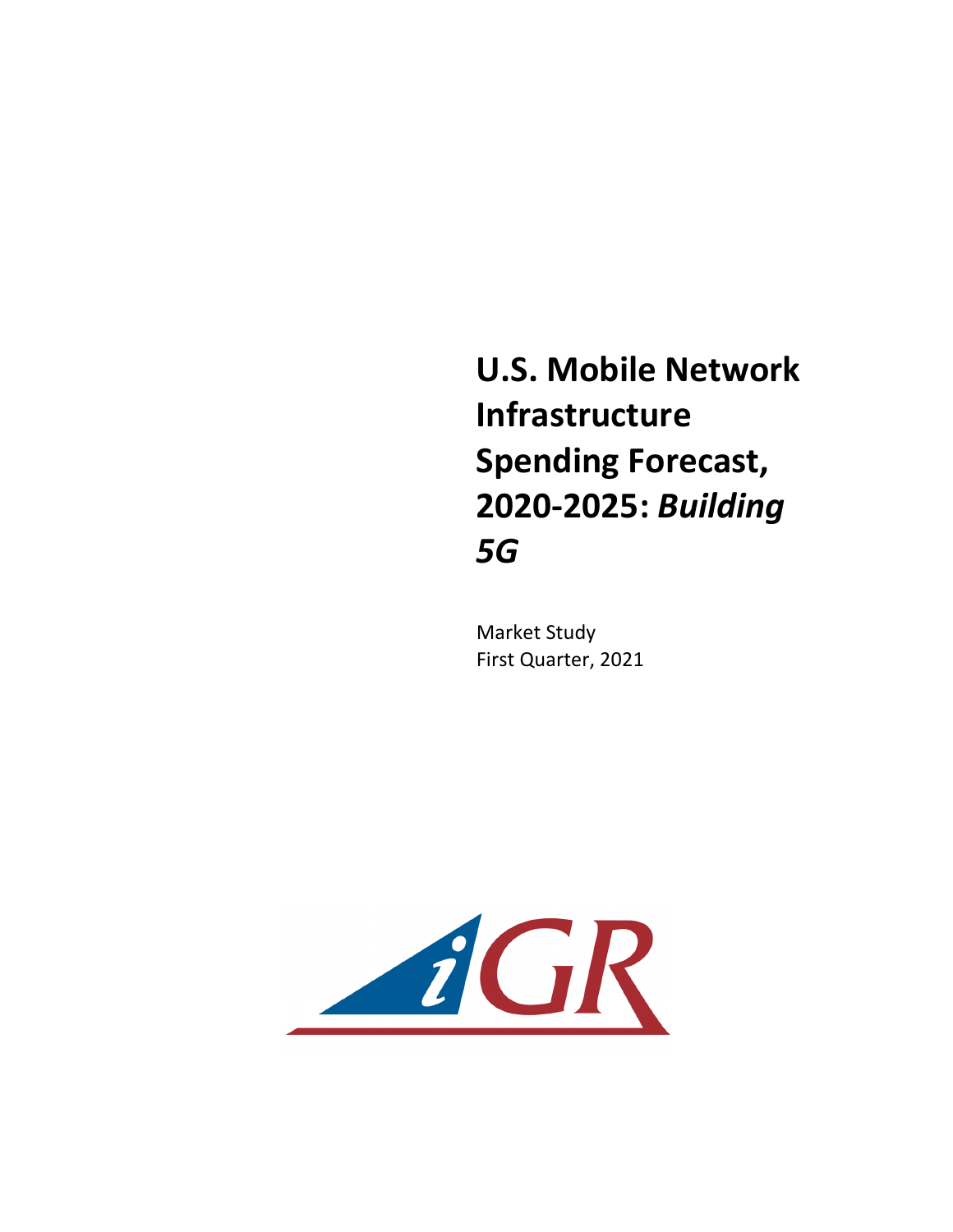

# **U.S. Mobile Network Infrastructure Spending Forecast, 2020-2025: Building 5G**

Market Study

Published First Quarter, 2021 Version 1.0 Report Number: 01Q2021-07

*iG*R 12400 W. Hwy 71 Suite 350 PMB 341 Austin TX 78738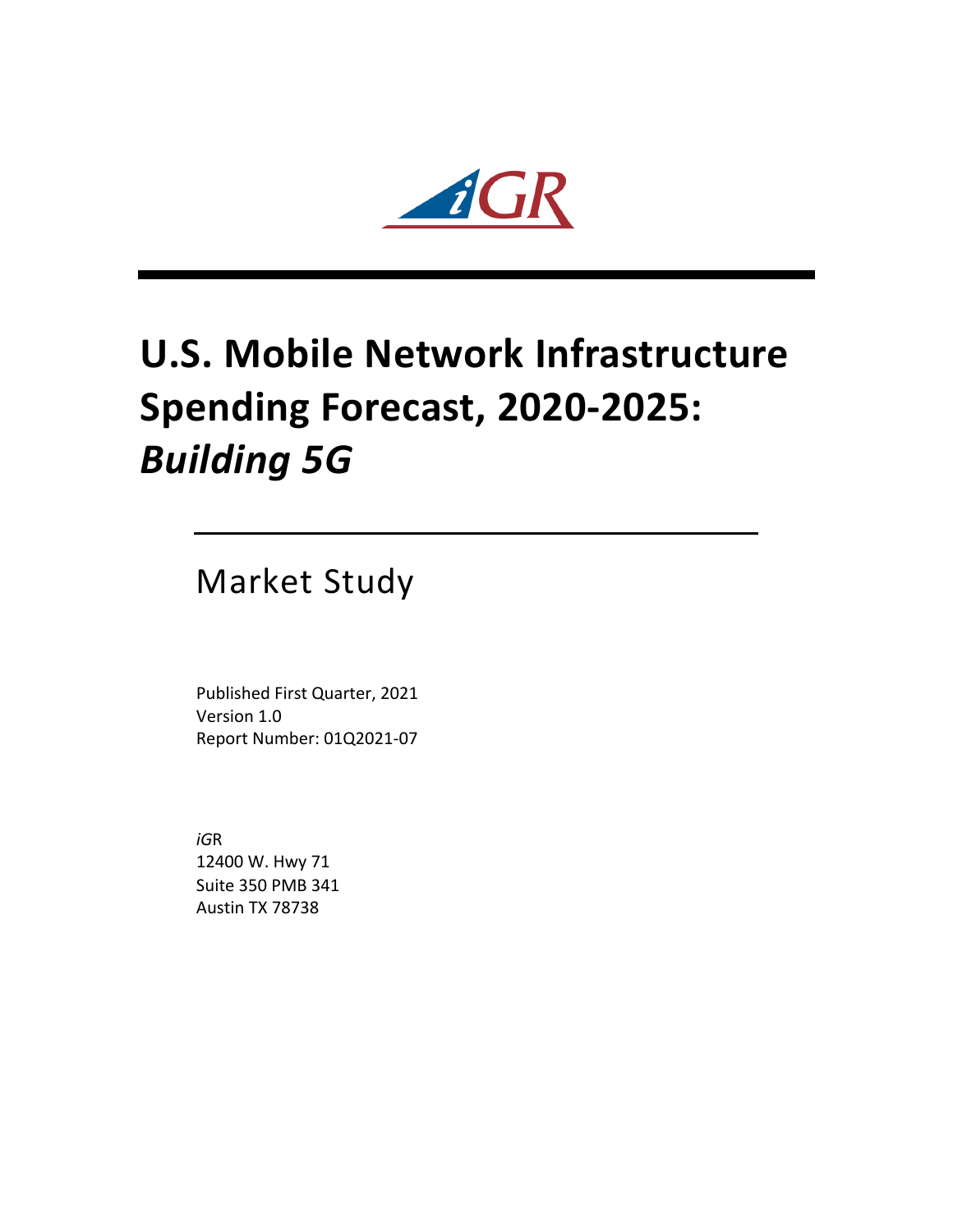## **Table of Contents**

| Figure A: U.S. Total Mobile Network Infrastructure Build Spending, 2020-2025 (\$M) 6       |  |
|--------------------------------------------------------------------------------------------|--|
| Figure C: Total U.S. Mobile Network Build and Operating Spending, 2020-2025 (\$M, Total) 8 |  |
|                                                                                            |  |
|                                                                                            |  |
|                                                                                            |  |
|                                                                                            |  |
|                                                                                            |  |
|                                                                                            |  |
|                                                                                            |  |
|                                                                                            |  |
|                                                                                            |  |
|                                                                                            |  |
|                                                                                            |  |
|                                                                                            |  |
|                                                                                            |  |
|                                                                                            |  |
|                                                                                            |  |
|                                                                                            |  |
|                                                                                            |  |
|                                                                                            |  |
|                                                                                            |  |
|                                                                                            |  |
|                                                                                            |  |
|                                                                                            |  |
|                                                                                            |  |
|                                                                                            |  |
|                                                                                            |  |
|                                                                                            |  |
|                                                                                            |  |
|                                                                                            |  |
|                                                                                            |  |
|                                                                                            |  |
|                                                                                            |  |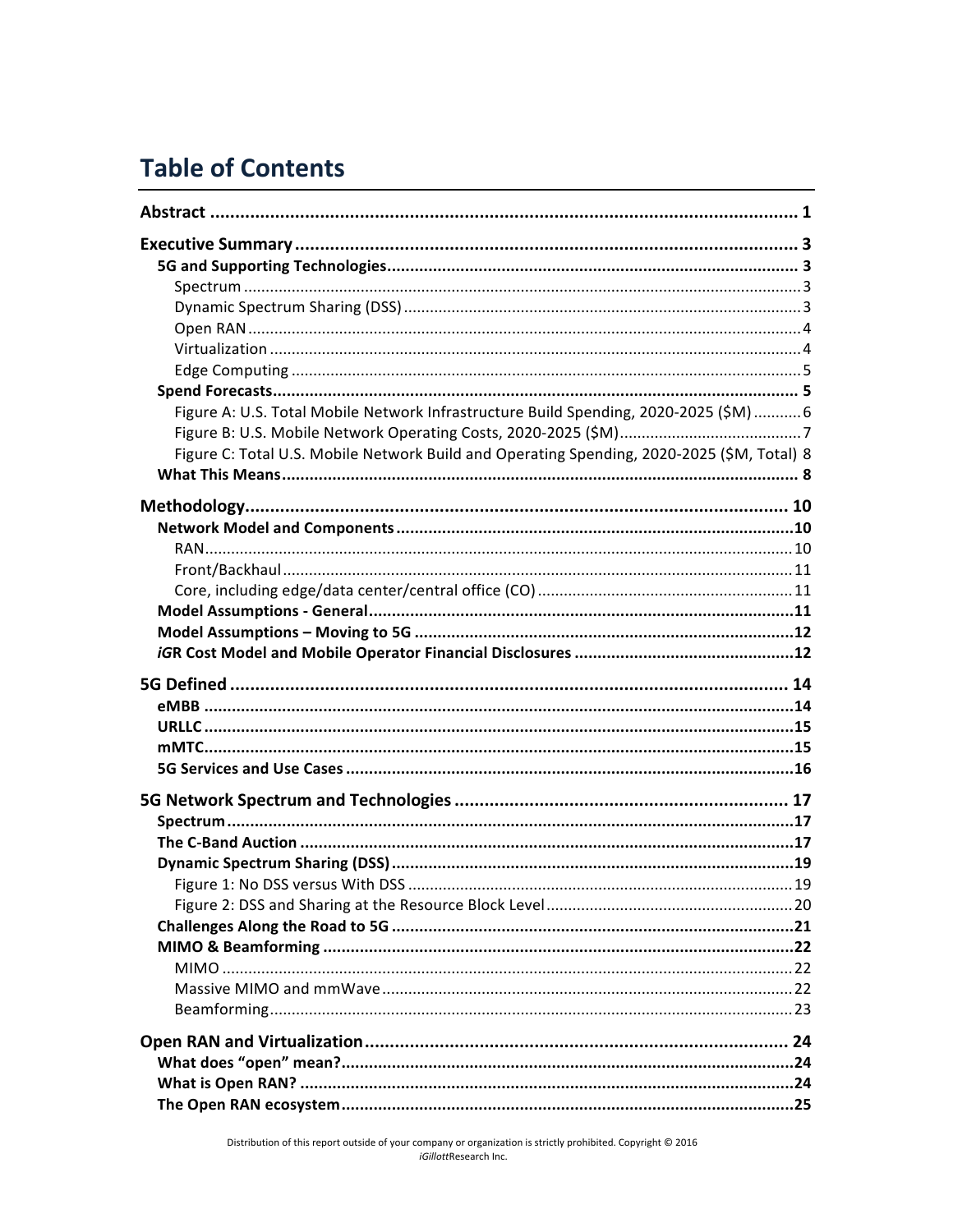| Table 1: Forecasted U.S. Mobile Connections, 2020-2025 (Millions)35                                                                                                          |  |
|------------------------------------------------------------------------------------------------------------------------------------------------------------------------------|--|
| Figure 4: Forecasted U.S. Mobile Connections, 2020-2025 (Millions) 35                                                                                                        |  |
|                                                                                                                                                                              |  |
|                                                                                                                                                                              |  |
| Figure 5: Assumed Total U.S. Network Usage, 2020-2025 (EB/year) 36                                                                                                           |  |
|                                                                                                                                                                              |  |
|                                                                                                                                                                              |  |
| U.S. Mobile Infrastructure Build Spending by Network Component 39                                                                                                            |  |
| Table 3: U.S. Mobile Network Infrastructure Build Spending, 2020-2025 (\$M)40                                                                                                |  |
| Figure 6: U.S. Total Mobile Network Infrastructure Build Spending, 2020-2025 (\$M) 41<br>Figure 7: U.S. Mobile Network Infrastructure Build Spending by Component, 2020-2025 |  |
|                                                                                                                                                                              |  |
| Table 4: U.S. Mobile Network RAN and Open RAN Build Spending, 2020-2025 (\$M) 42                                                                                             |  |
| Figure 8: U.S. Mobile Network RAN and Open RAN Build Spending, 2020-2025 (\$M) 42                                                                                            |  |
| Table 5: U.S. Mobile Network Infrastructure Build Spending, 2020-2025 (percent) 43                                                                                           |  |
| Figure 9: U.S. Mobile Network Infrastructure Build Spending by Component, 2020-2025                                                                                          |  |
|                                                                                                                                                                              |  |
|                                                                                                                                                                              |  |
| Table 6: U.S. Mobile Data Traffic by Generation, 2020-2025 (percent)44                                                                                                       |  |
| Figure 10: U.S. Mobile Data Traffic by Generation, 2020-2025 (percent)44                                                                                                     |  |
| Table 7: U.S. Mobile Network Infrastructure Build Spending by Generation, 2020-2025 (\$M)                                                                                    |  |
| Figure 11: U.S. Mobile Network Infrastructure Build Spending by Generation, 2020-2025                                                                                        |  |
|                                                                                                                                                                              |  |
| Table 8: U.S. Mobile Network Infrastructure Build Spending by Generation, 2020-2025                                                                                          |  |
|                                                                                                                                                                              |  |
| Figure 12: U.S. Mobile Network Infrastructure Build Spending by Generation, 2020-2025                                                                                        |  |
|                                                                                                                                                                              |  |
|                                                                                                                                                                              |  |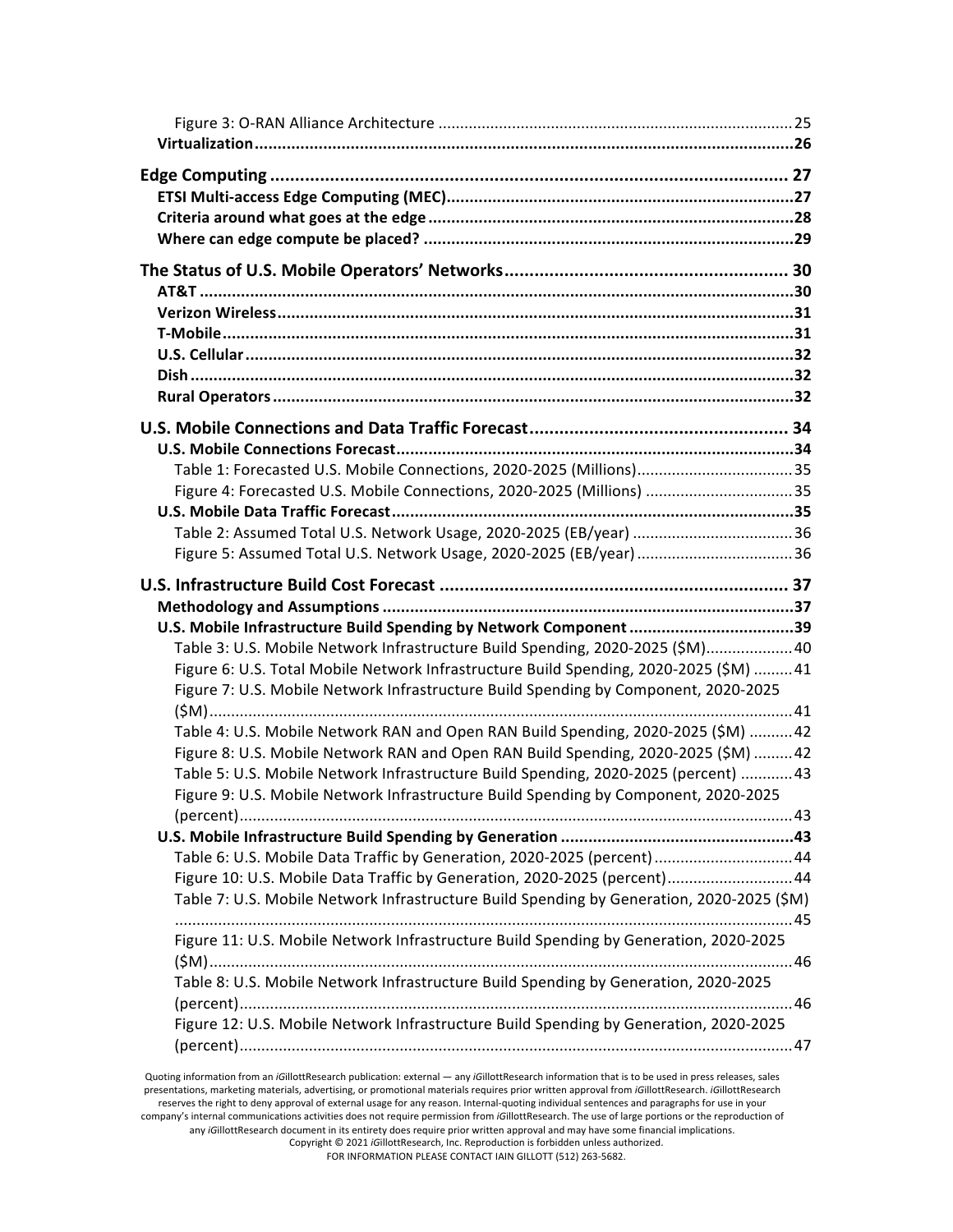| Table 10: Total U.S. Mobile Network Build and Operating Spending, 2020-2025 (\$M)50       |  |
|-------------------------------------------------------------------------------------------|--|
| Figure 14: Total U.S. Mobile Network Build and Operating Spending, 2020-2025 (\$M, Total) |  |
|                                                                                           |  |
| Table 11: Total U.S. Mobile Network Build and Operating Spending, 2020-2025 (percent). 51 |  |
| Figure 15: Total U.S. Mobile Network Build and Operating Spending, 2020-2025 (percent     |  |
|                                                                                           |  |
|                                                                                           |  |
|                                                                                           |  |
|                                                                                           |  |
|                                                                                           |  |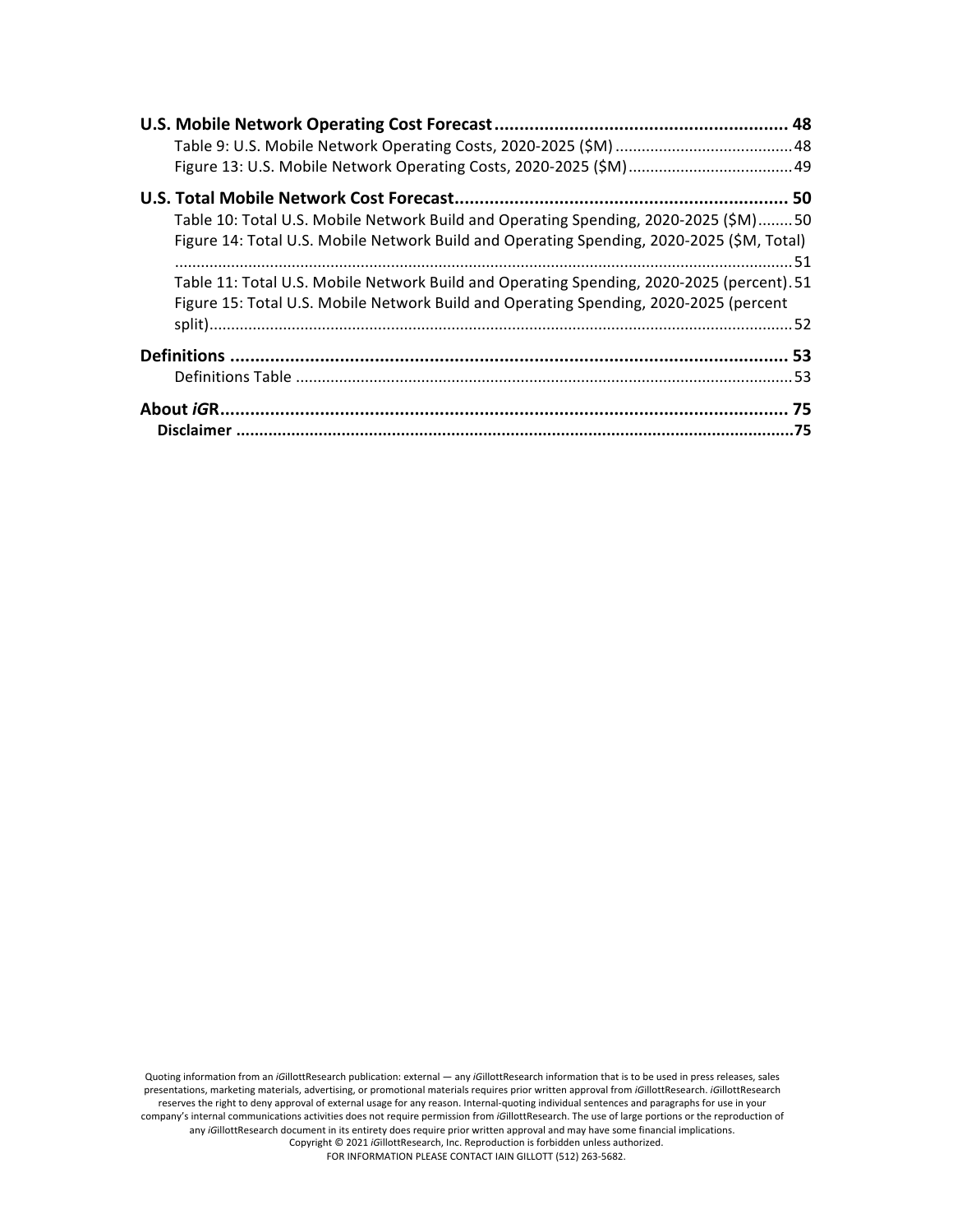### **Abstract**

5G has been launched in the U.S., but 5G networks will take many years to fully deploy. As a result, LTE will continue to carry the majority of U.S. mobile data traffic for the next few years, even as mobile operators' build spending is primarily targeted at 5G.

This market study presents a forecast for the cost of building, deploying and operating LTE and 5G networks in the U.S. from 2020 through 2025. Included is a mobile network infrastructure build forecast, which is detailed by mobile network component (RAN, front/backhaul, and core) and generation (LTE and 5G). The RAN build component is further detailed by Open RAN and traditional RAN. The study also includes a forecast of network operating costs.

In addition to the forecasts, the market study provides detailed information on 5G networks, Open RAN, virtualization, and edge computing, as well as a status update on the 5G network deployments in the U.S.

Key questions addressed in this market study include:

- How will the amount of data traffic carried on LTE and 5G networks grow in the U.S. in the next five years?
- How big is the LTE and 5G infrastructure opportunity in the U.S. in the next five years?
- What is the share of infrastructure spending for the network components of RAN, fronthaul/backhaul, and core?
- What portion of RAN spending will be for Open RAN?
- What is the share of infrastructure spending for LTE and 5G in the next five years?
- What are the expected mobile network operating costs in the next five years?
- What are the key capabilities for 5G networks and what are some of the goals and use cases for 5G?
- What is the status of the major U.S. mobile operators' 5G networks?
- What are some of the technologies being used to support the deployment of 5G, such as dynamic spectrum sharing, MIMO and beamforming?
- What are the new architectures that are being used to evolve the mobile network and support 5G, such as Open RAN, virtualization and mobile edge computing?

#### Who should read this report?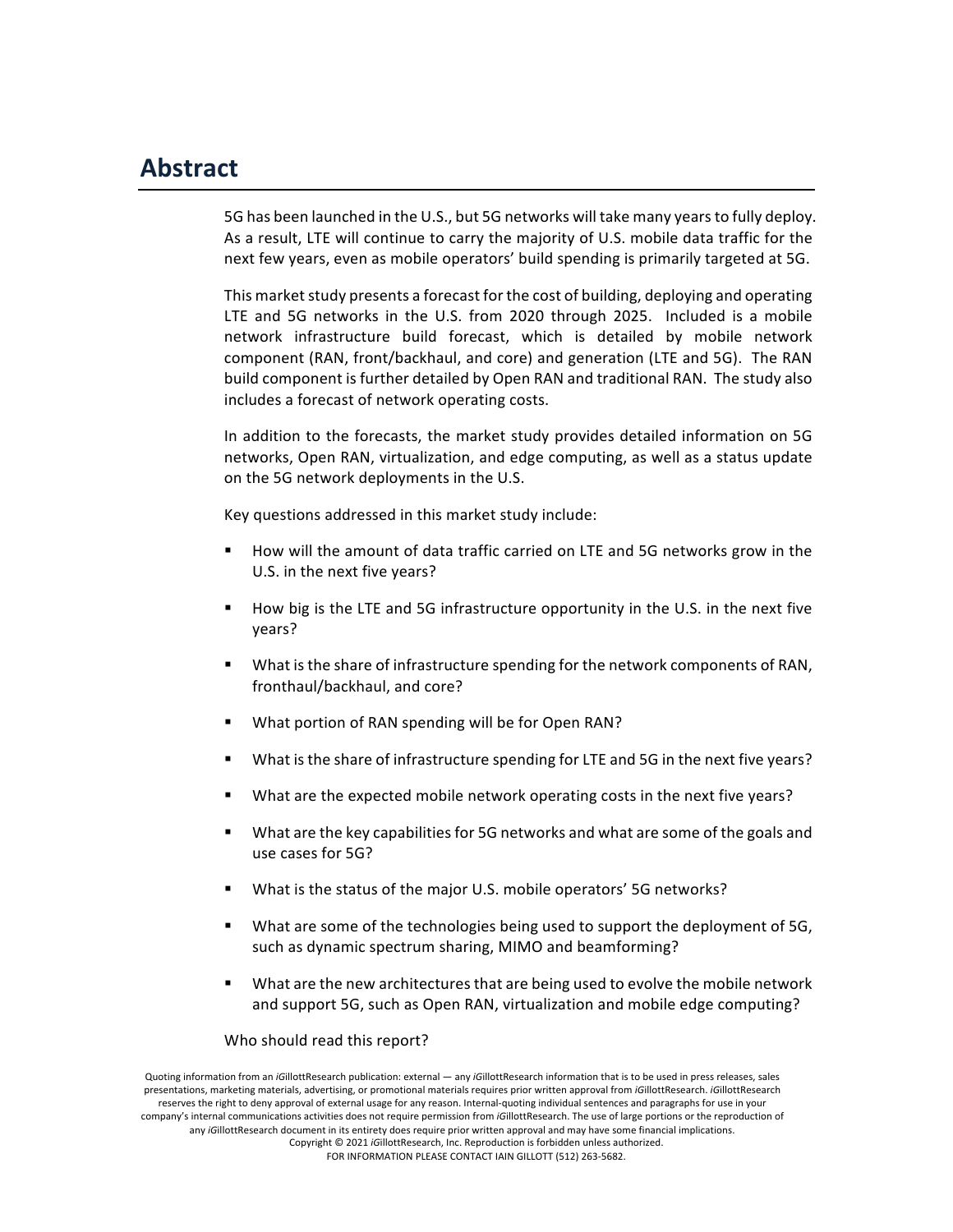- **•** Mobile operators
- Infrastructure OEMs
- **■** Small cell product and solution vendors
- Edge computing solution providers
- Backhaul service providers and equipment OEMs
- **Financial analysts and investors.**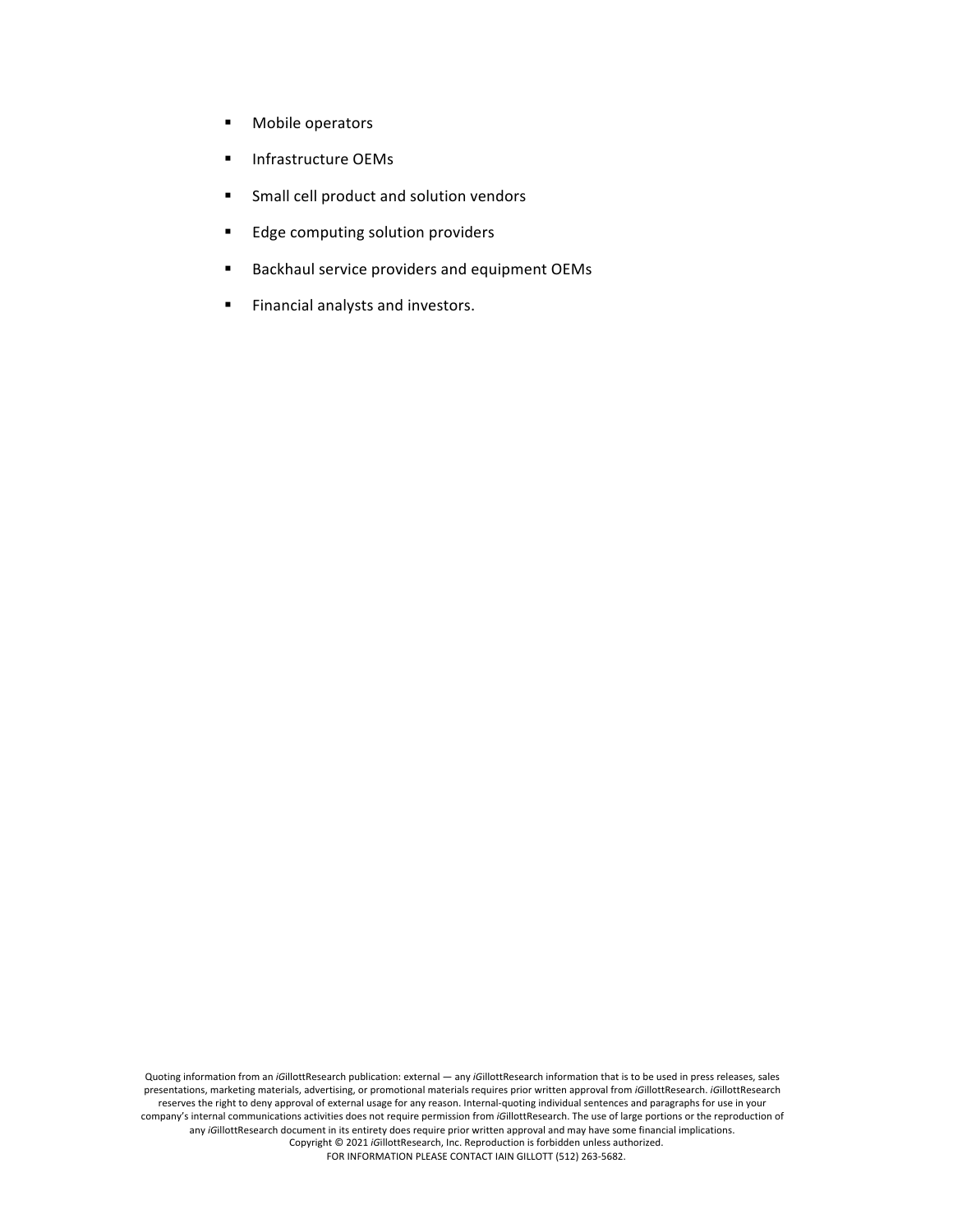**Europe Mobile Network Infrastructure Spending Forecast, 2020-2025:** *Building LTE and 5G*

**Market Study** First Quarter, 2021

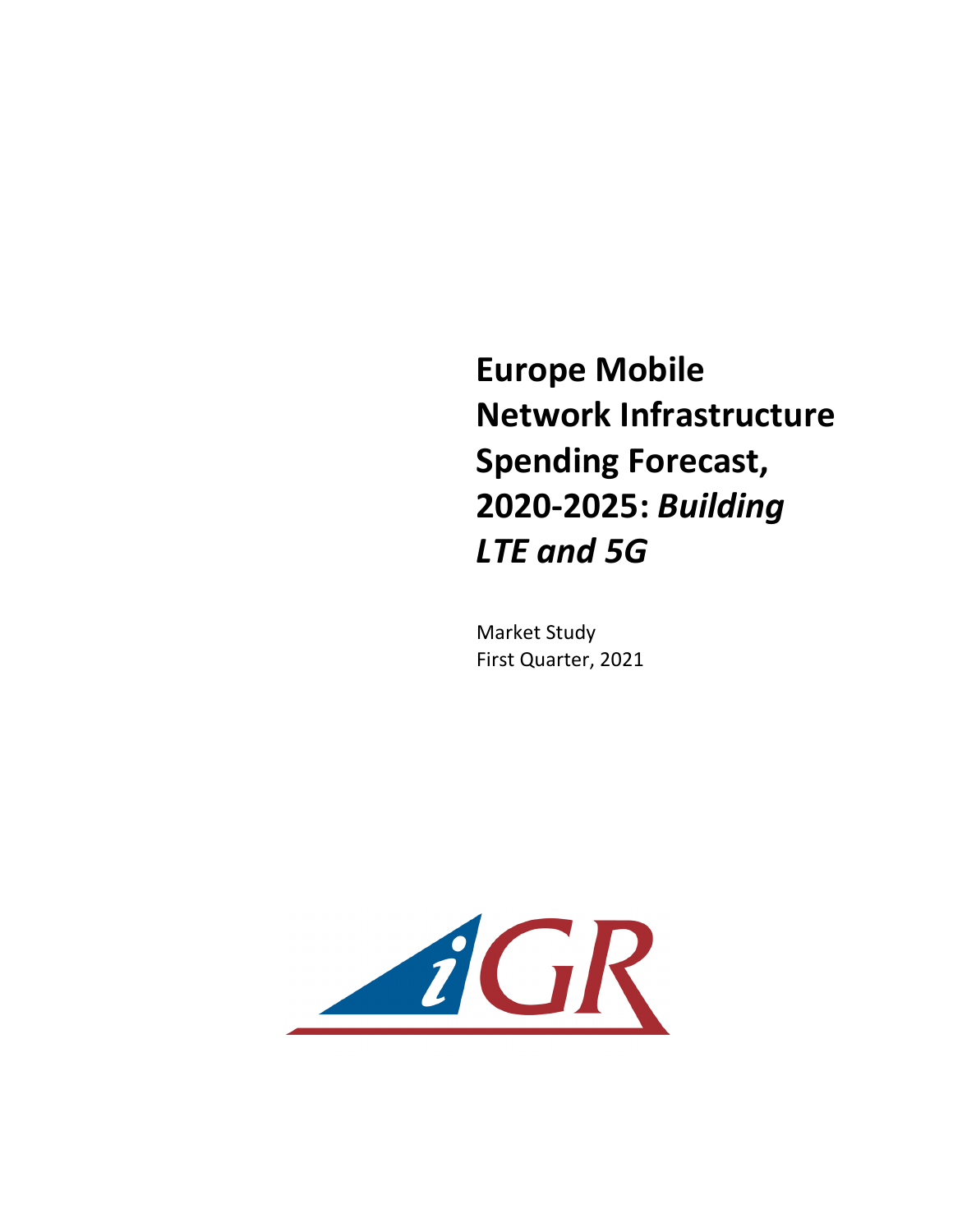

# **Europe Mobile Network Infrastructure Spending Forecast, 2020-2025:** *Building LTE and 5G*

**Market Study** 

Published First Quarter, 2021 Version 1.0 Report Number: 01Q2021-08

*iG*R 12400 W. Hwy 71 Suite 350 PMB 341 Austin TX 78738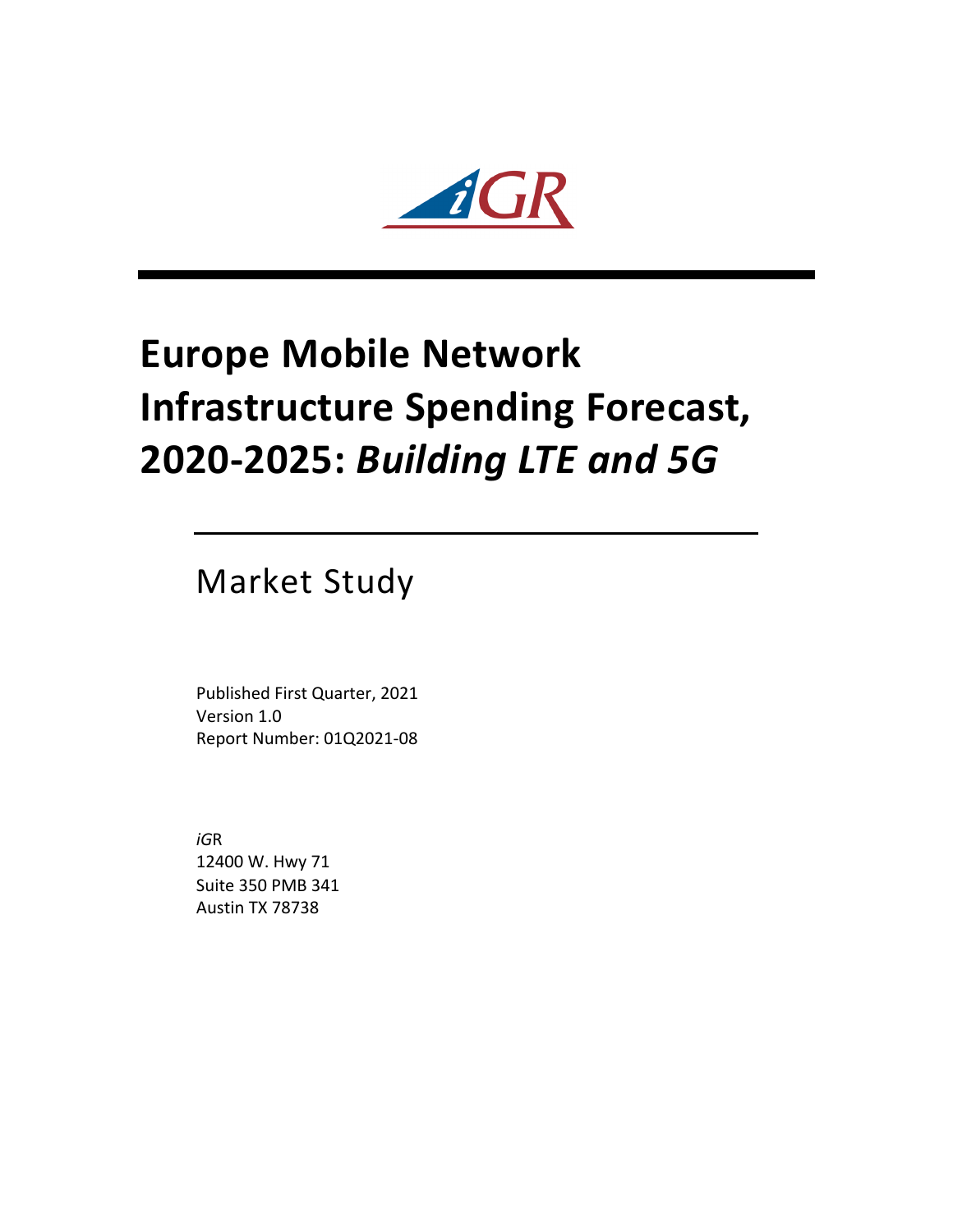## **Table of Contents**

| Figure A: Europe Total Mobile Network Infrastructure Build Spending, 2020-2025 (\$M) 6 |  |
|----------------------------------------------------------------------------------------|--|
|                                                                                        |  |
| Figure C: Total European Mobile Network Build and Operating Spending, 2020-2025 (\$M,  |  |
|                                                                                        |  |
|                                                                                        |  |
|                                                                                        |  |
|                                                                                        |  |
|                                                                                        |  |
|                                                                                        |  |
|                                                                                        |  |
|                                                                                        |  |
|                                                                                        |  |
|                                                                                        |  |
|                                                                                        |  |
|                                                                                        |  |
|                                                                                        |  |
|                                                                                        |  |
|                                                                                        |  |
|                                                                                        |  |
|                                                                                        |  |
|                                                                                        |  |
|                                                                                        |  |
|                                                                                        |  |
|                                                                                        |  |
|                                                                                        |  |
|                                                                                        |  |
|                                                                                        |  |
|                                                                                        |  |
|                                                                                        |  |
|                                                                                        |  |
|                                                                                        |  |
|                                                                                        |  |
|                                                                                        |  |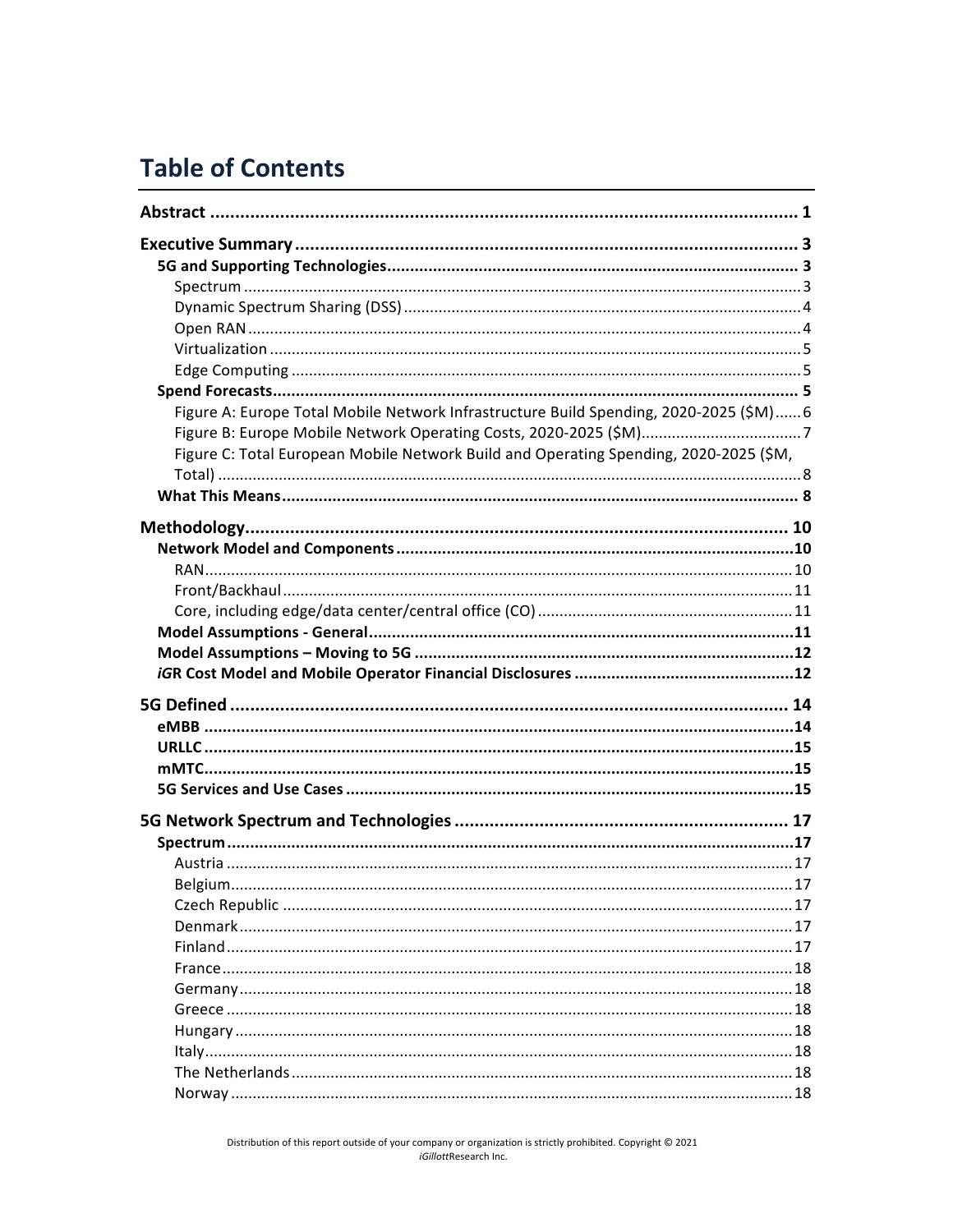| Table 1: Forecasted Europe Mobile Connections, 2020-2025 (Millions) 34                                                                                                                                                                                                                                                                                                                                                                                                                                                                                                                                                                                                                                                                  |  |
|-----------------------------------------------------------------------------------------------------------------------------------------------------------------------------------------------------------------------------------------------------------------------------------------------------------------------------------------------------------------------------------------------------------------------------------------------------------------------------------------------------------------------------------------------------------------------------------------------------------------------------------------------------------------------------------------------------------------------------------------|--|
| Figure 4: Forecasted Europe Mobile Connections, 2020-2025 (Millions) 34                                                                                                                                                                                                                                                                                                                                                                                                                                                                                                                                                                                                                                                                 |  |
|                                                                                                                                                                                                                                                                                                                                                                                                                                                                                                                                                                                                                                                                                                                                         |  |
| Table 2: Assumed Total Europe Network Usage, 2020-2025 (EB/year) 34                                                                                                                                                                                                                                                                                                                                                                                                                                                                                                                                                                                                                                                                     |  |
| Figure 5: Assumed Total Europe Network Usage, 2020-2025 (EB/year)35                                                                                                                                                                                                                                                                                                                                                                                                                                                                                                                                                                                                                                                                     |  |
|                                                                                                                                                                                                                                                                                                                                                                                                                                                                                                                                                                                                                                                                                                                                         |  |
|                                                                                                                                                                                                                                                                                                                                                                                                                                                                                                                                                                                                                                                                                                                                         |  |
| Europe Mobile Infrastructure Build Spending by Network Component 38                                                                                                                                                                                                                                                                                                                                                                                                                                                                                                                                                                                                                                                                     |  |
| Quoting information from an iGillottResearch publication: external - any iGillottResearch information that is to be used in press releases, sales<br>presentations, marketing materials, advertising, or promotional materials requires prior written approval from iGillottResearch. iGillottResearch<br>reserves the right to deny approval of external usage for any reason. Internal-quoting individual sentences and paragraphs for use in your<br>company's internal communications activities does not require permission from iGillottResearch. The use of large portions or the reproduction of<br>any iGillottResearch document in its entirety does require prior written approval and may have some financial implications. |  |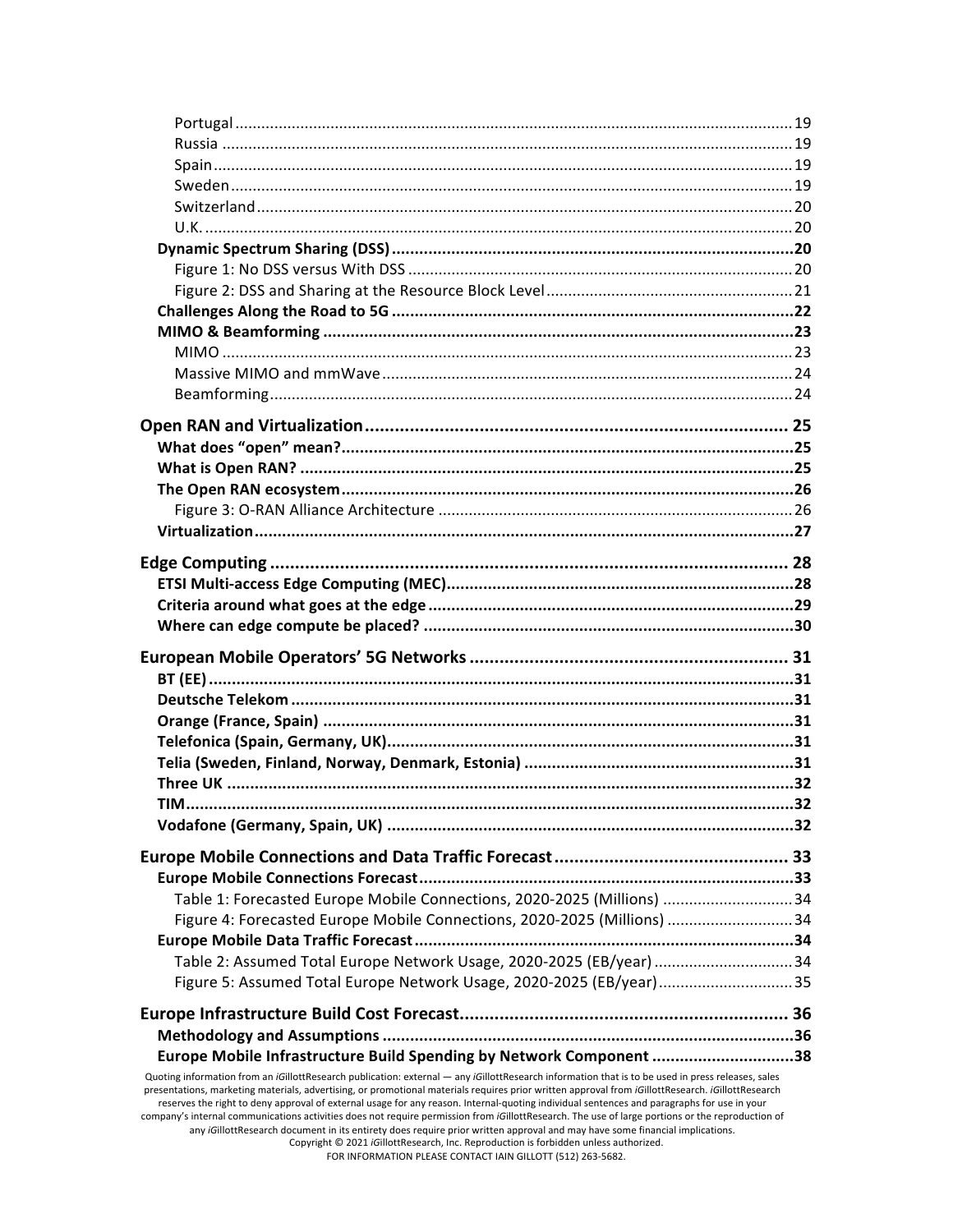| Table 3: Europe Mobile Network Infrastructure Build Spending, 2020-2025 (\$M) 39         |  |
|------------------------------------------------------------------------------------------|--|
| Figure 6: Europe Total Mobile Network Infrastructure Build Spending, 2020-2025 (\$M)  40 |  |
| Figure 7: Europe Mobile Network Infrastructure Build Spending by Component, 2020-2025    |  |
|                                                                                          |  |
| Table 4: Europe Mobile Network RAN and Open RAN Build Spending, 2020-2025 (\$M)  41      |  |
| Figure 8: Europe Mobile Network RAN and Open RAN Build Spending, 2020-2025 (\$M)41       |  |
| Table 5: Europe Mobile Network Infrastructure Build Spending by Component, 2020-2025     |  |
|                                                                                          |  |
| Figure 9: Europe Mobile Network Infrastructure Build Spending by Component, 2020-2025    |  |
|                                                                                          |  |
|                                                                                          |  |
| Table 6: Europe Mobile Data Traffic by Generation, 2020-2025 (percent)43                 |  |
| Figure 10: Europe Mobile Data Traffic by Generation, 2020-2025 (percent)43               |  |
| Table 7: Europe Mobile Network Infrastructure Build Spending by Generation, 2020-2025    |  |
|                                                                                          |  |
| Figure 11: Europe Mobile Network Infrastructure Build Spending by Generation, 2020-2025  |  |
|                                                                                          |  |
| Table 8: Europe Mobile Network Infrastructure Build Spending by Generation, 2020-2025    |  |
|                                                                                          |  |
| Figure 12: Europe Mobile Network Infrastructure Build Spending by Generation, 2020-2025  |  |
|                                                                                          |  |
|                                                                                          |  |
| Table 9: Europe Mobile Network Operating Costs, 2020-2025 (\$M)47                        |  |
| Figure 13: Europe Mobile Network Operating Costs, 2020-2025 (\$M)48                      |  |
|                                                                                          |  |
|                                                                                          |  |
| Table 10: Total Europe Mobile Network Build and Operating Spending, 2020-2025 (\$M)49    |  |
| Figure 14: Total Europe Mobile Network Build and Operating Spending, 2020-2025 (\$M,     |  |
|                                                                                          |  |
| Table 11: Total Europe Mobile Network Build and Operating Spending, 2020-2025 (percent)  |  |
|                                                                                          |  |
| Figure 15: Total Europe Mobile Network Build and Operating Spending, 2020-2025           |  |
|                                                                                          |  |
|                                                                                          |  |
|                                                                                          |  |
|                                                                                          |  |
|                                                                                          |  |
|                                                                                          |  |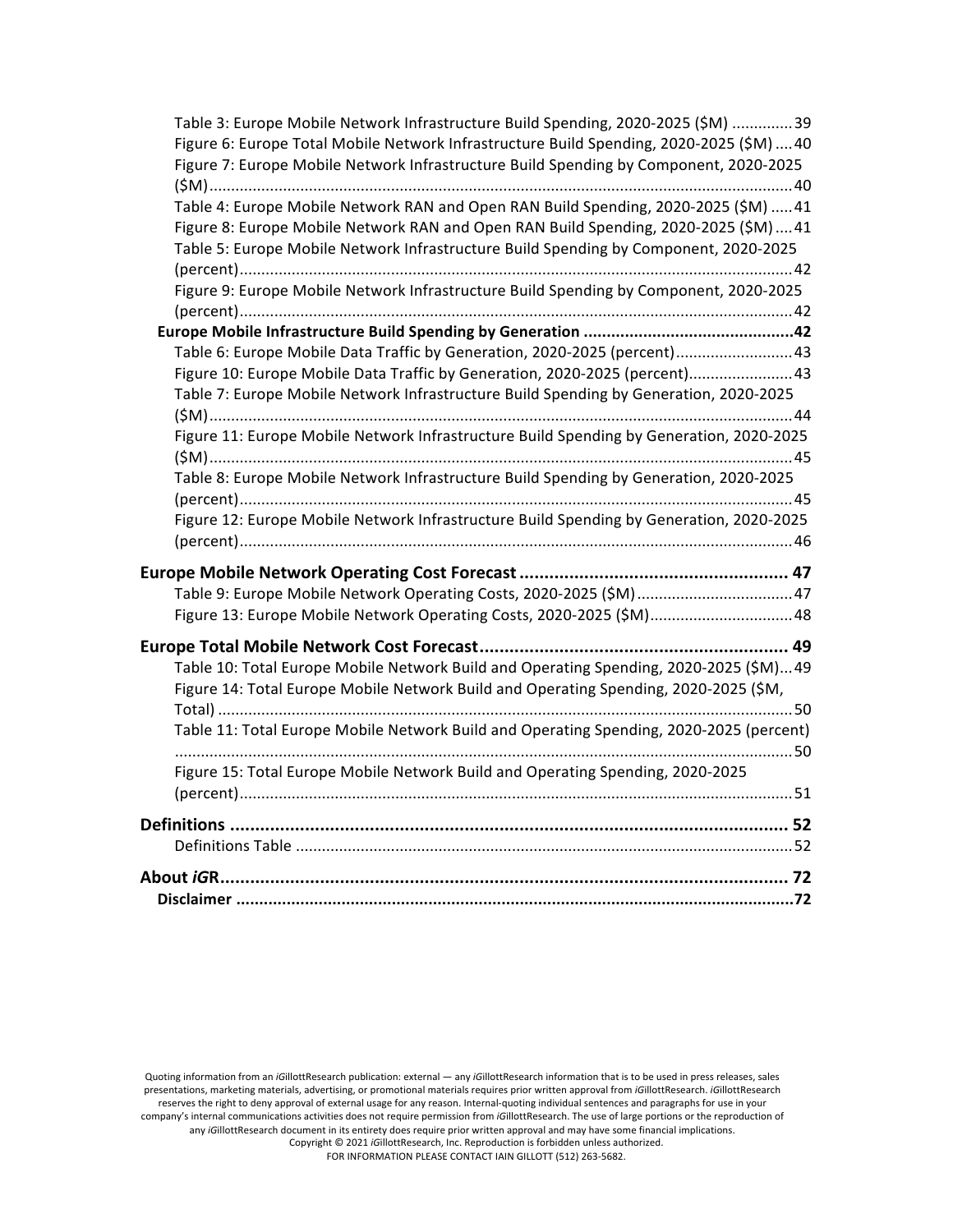#### **Abstract**

5G has been launched by mobile operators in numerous European countries, but 5G networks will take many years to fully deploy. As a result, LTE will continue to carry the majority of European mobile data traffic for the next few years, even as some mobile operators' build spending is primarily targeted at 5G.

This market study presents a forecast for the cost of building, deploying and operating LTE and 5G networks in Europe from 2020 through 2025. Included is a mobile network infrastructure build forecast, which is detailed by mobile network component (RAN, front/backhaul, and core) and generation (LTE and 5G). The RAN build component is further detailed by Open RAN and traditional RAN. The study also includes a forecast of network operating costs.

In addition to the forecasts, the market study provides detailed information on 5G networks, Open RAN, virtualization, and edge computing, as well as a status update on auctioned 5G spectrum and 5G network deployments in Europe.

Key questions addressed in this market study include:

- How will the amount of data traffic carried on LTE and 5G networks grow in Europe in the next five years?
- How big is the LTE and 5G infrastructure opportunity in Europe in the next five years?
- What is the share of infrastructure spending for the network components of RAN, fronthaul/backhaul, and core?
- What portion of RAN spending will be for Open RAN?
- What is the share of infrastructure spending for LTE and 5G in the next five years?
- What are the expected mobile network operating costs in the next five years?
- What are the key capabilities for 5G networks and what are some of the goals and use cases for 5G?
- What is the status of 5G spectrum auctions in Europe?
- What is the status of the major European mobile operators' 5G networks?
- What are some of the technologies being used to support the deployment of 5G, such as dynamic spectrum sharing, MIMO and beamforming?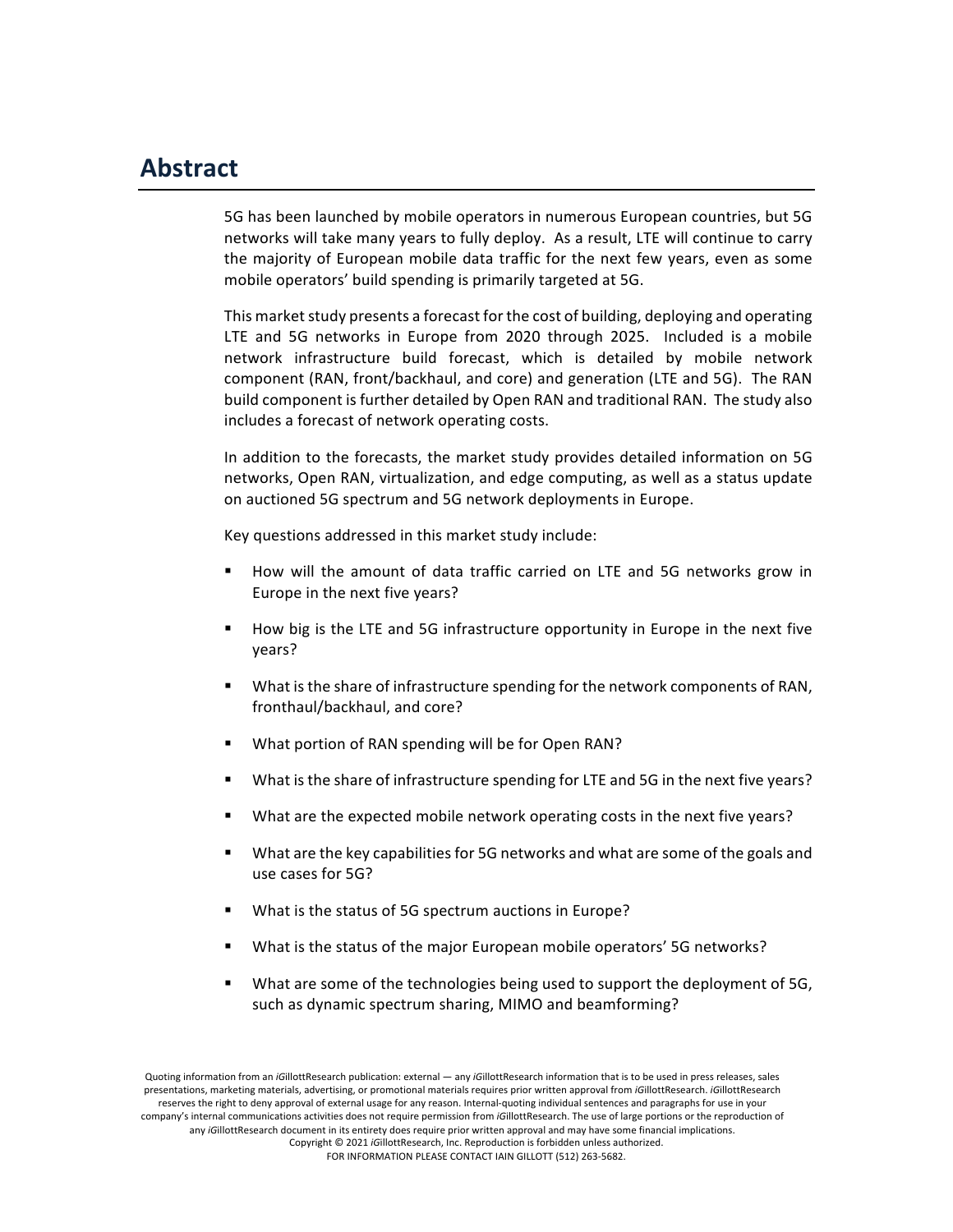■ What are the new architectures that are being used to evolve the mobile network and support 5G, such as Open RAN, virtualization and mobile edge computing?

Who should read this report?

- Mobile operators
- Infrastructure OEMs
- **EXECUTE:** Small cell product and solution vendors
- Edge computing solution providers
- Backhaul service providers and equipment OEMs
- **Financial analysts and investors.**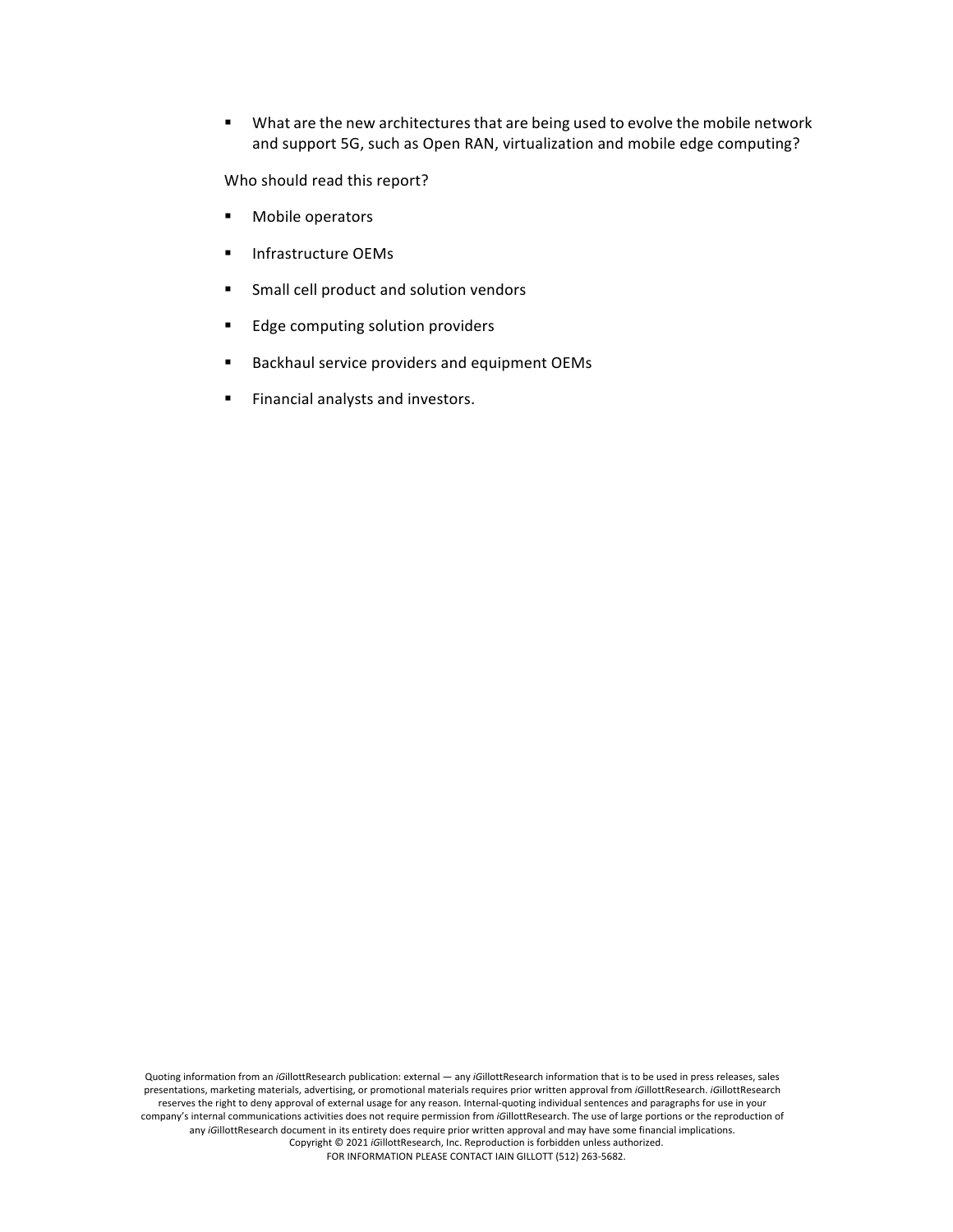**Asia Pacific Mobile Network Infrastructure Spending Forecast, 2020-2025:** *Building LTE and 5G*

**Market Study** Second Quarter, 2021

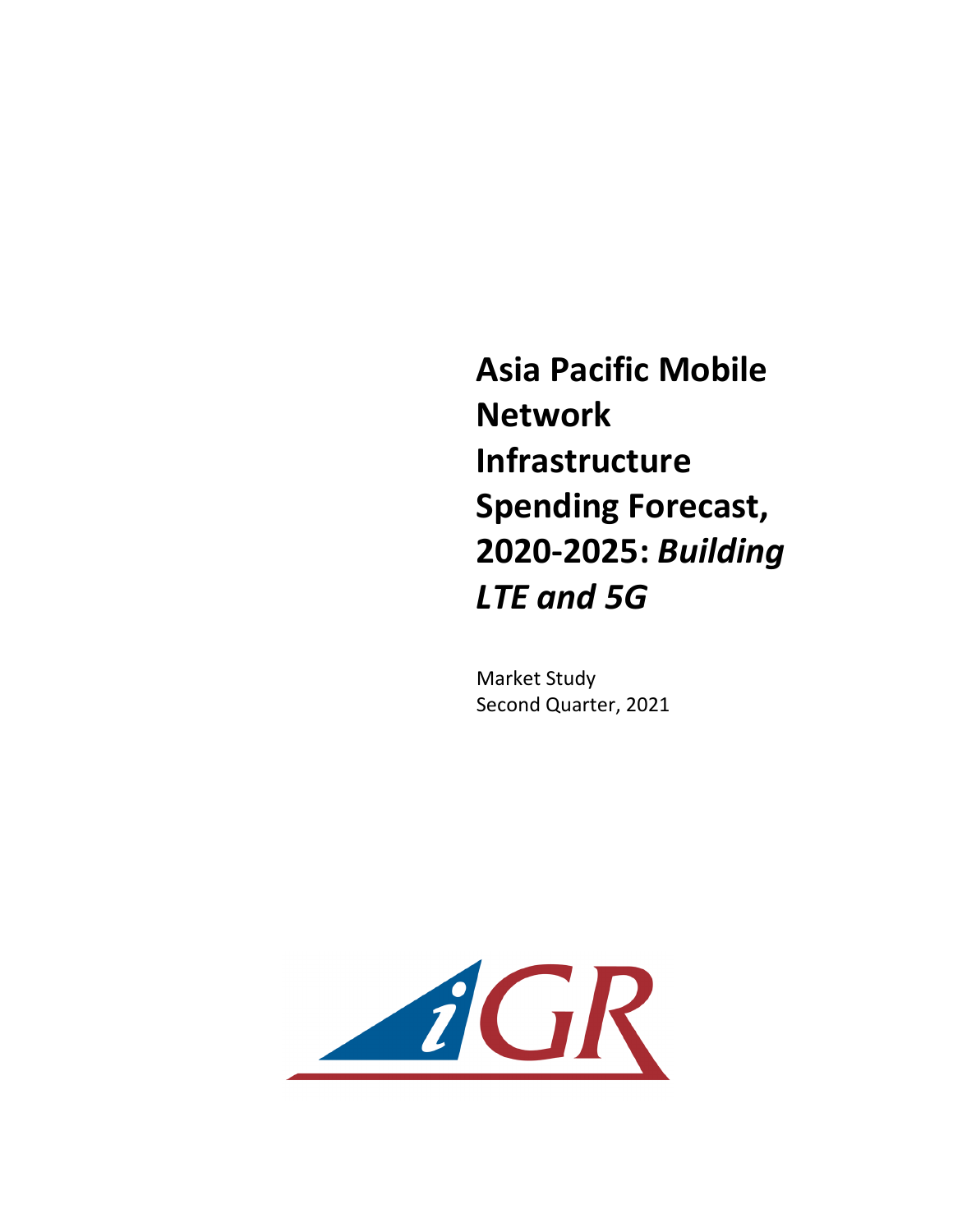

# **Asia Pacific Mobile Network Infrastructure Spending Forecast, 2020-2025:** *Building LTE and 5G*

**Market Study** 

Published Second Quarter, 2021 Version 1.0 Report Number: 02Q2021-01

*iG*R 12400 W. Hwy 71 Suite 350 PMB 341 Austin TX 78738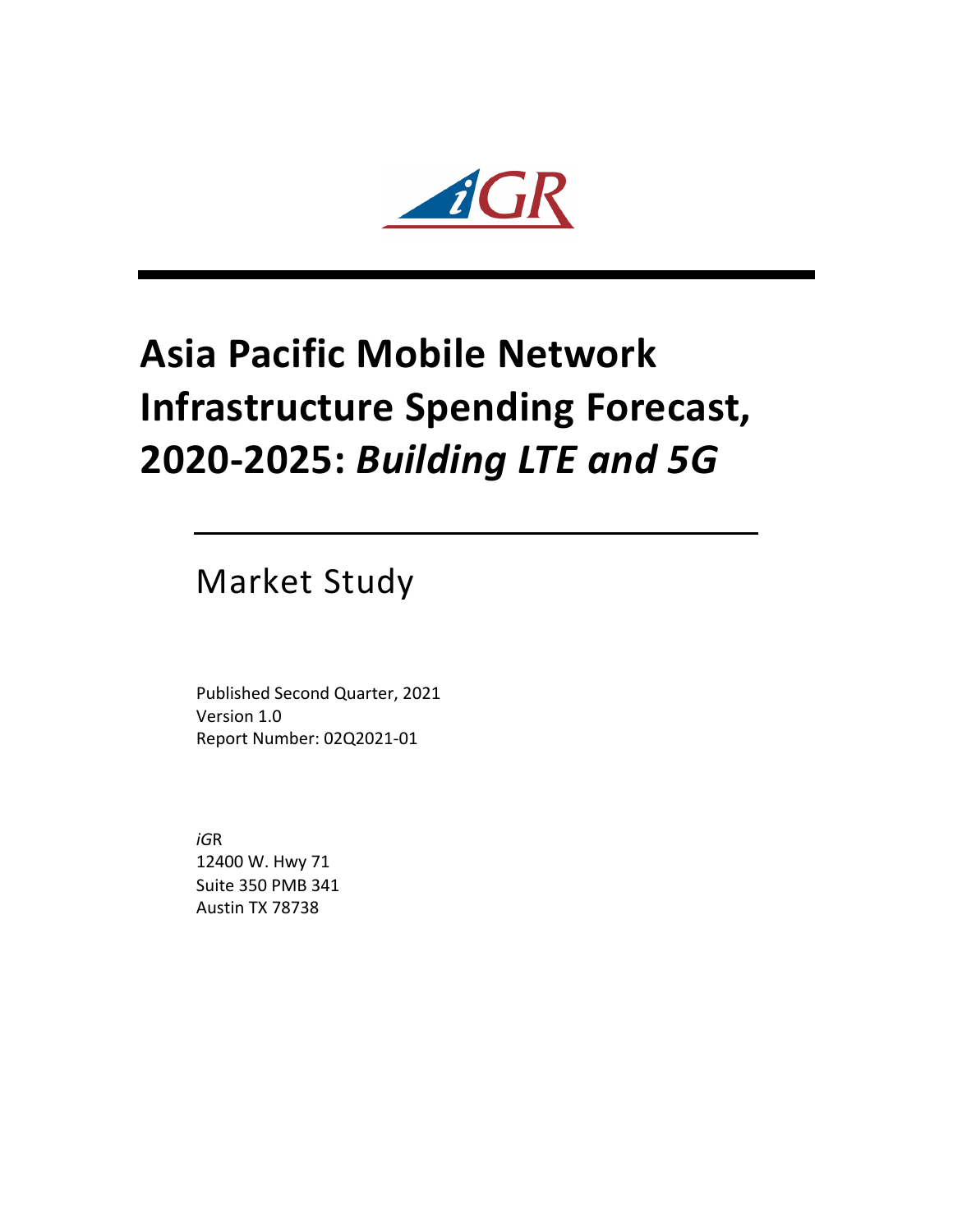## **Table of Contents**

| Figure A: Asia Pacific Total Mobile Network Infrastructure Build Spending, 2020-2025 (\$M)6 |
|---------------------------------------------------------------------------------------------|
| Figure B: Asia Pacific Mobile Network Operating Costs, 2020-2025 (\$M) 7                    |
| Figure C: Total Asia Pacific Mobile Network Build and Operating Spending, 2020-2025 (\$M,   |
|                                                                                             |
|                                                                                             |
|                                                                                             |
|                                                                                             |
|                                                                                             |
|                                                                                             |
|                                                                                             |
|                                                                                             |
|                                                                                             |
|                                                                                             |
|                                                                                             |
|                                                                                             |
|                                                                                             |
|                                                                                             |
|                                                                                             |
|                                                                                             |
|                                                                                             |
|                                                                                             |
|                                                                                             |
|                                                                                             |
|                                                                                             |
|                                                                                             |
|                                                                                             |
|                                                                                             |
|                                                                                             |
|                                                                                             |
|                                                                                             |
|                                                                                             |
|                                                                                             |

Distribution of this report outside of your company or organization is strictly prohibited. Copyright  $@$  2021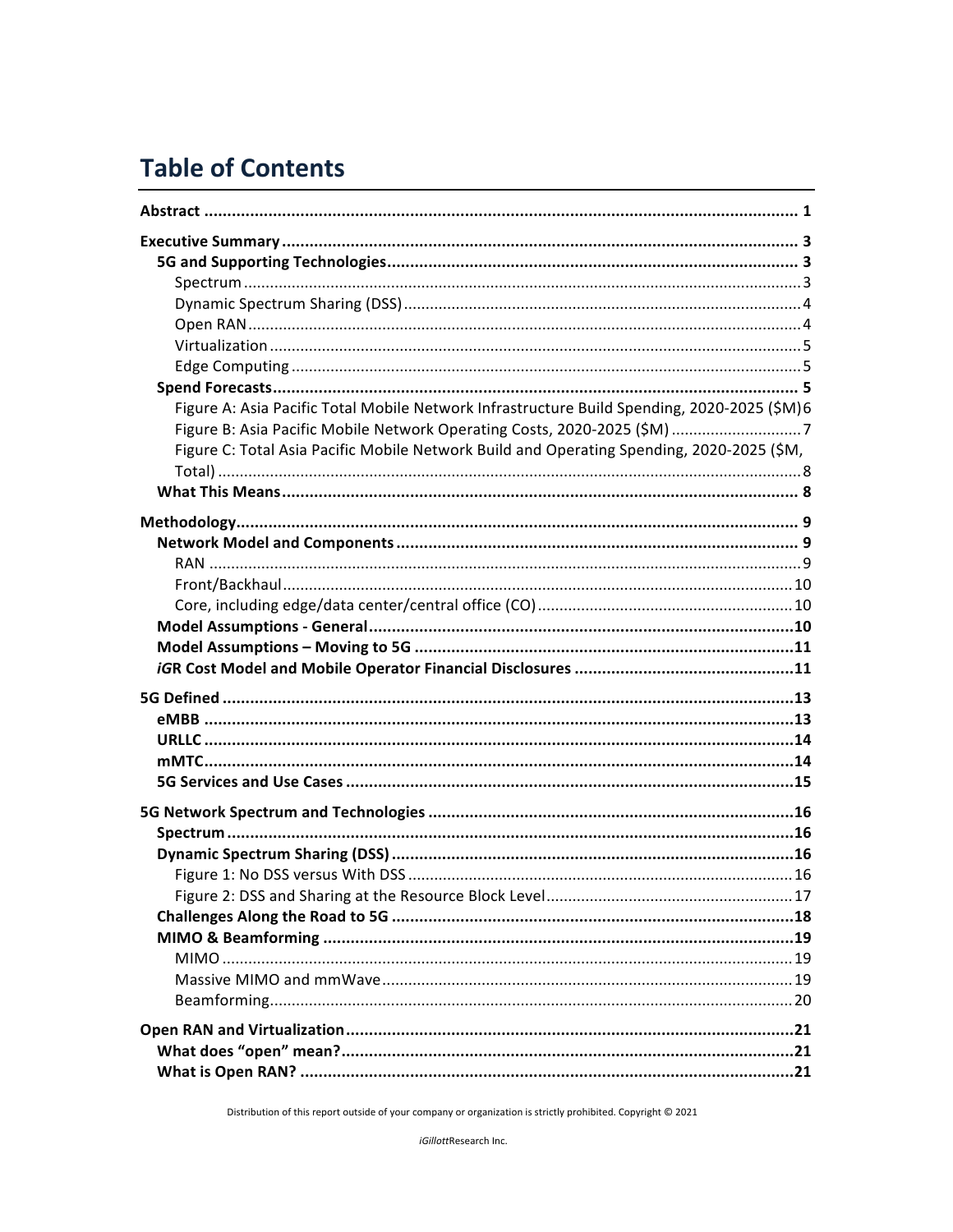Quoting information from an iGillottResearch publication: external - any iGillottResearch information that is to be used in press releases, sales presentations, marketing materials, advertising, or promotional materials requires prior written approval from iGillottResearch. iGillottResearch reserves the right to deny approval of external usage for any reason. Internal-quoting individual sentences and paragraphs for use in your company's internal communications activities does not require permission from iGillottResearch. The use of large portions or the reproduction of any iGillottResearch document in its entirety does require prior written approval and may have some financial implications.

Copyright © 2021 iGillottResearch, Inc. Reproduction is forbidden unless authorized.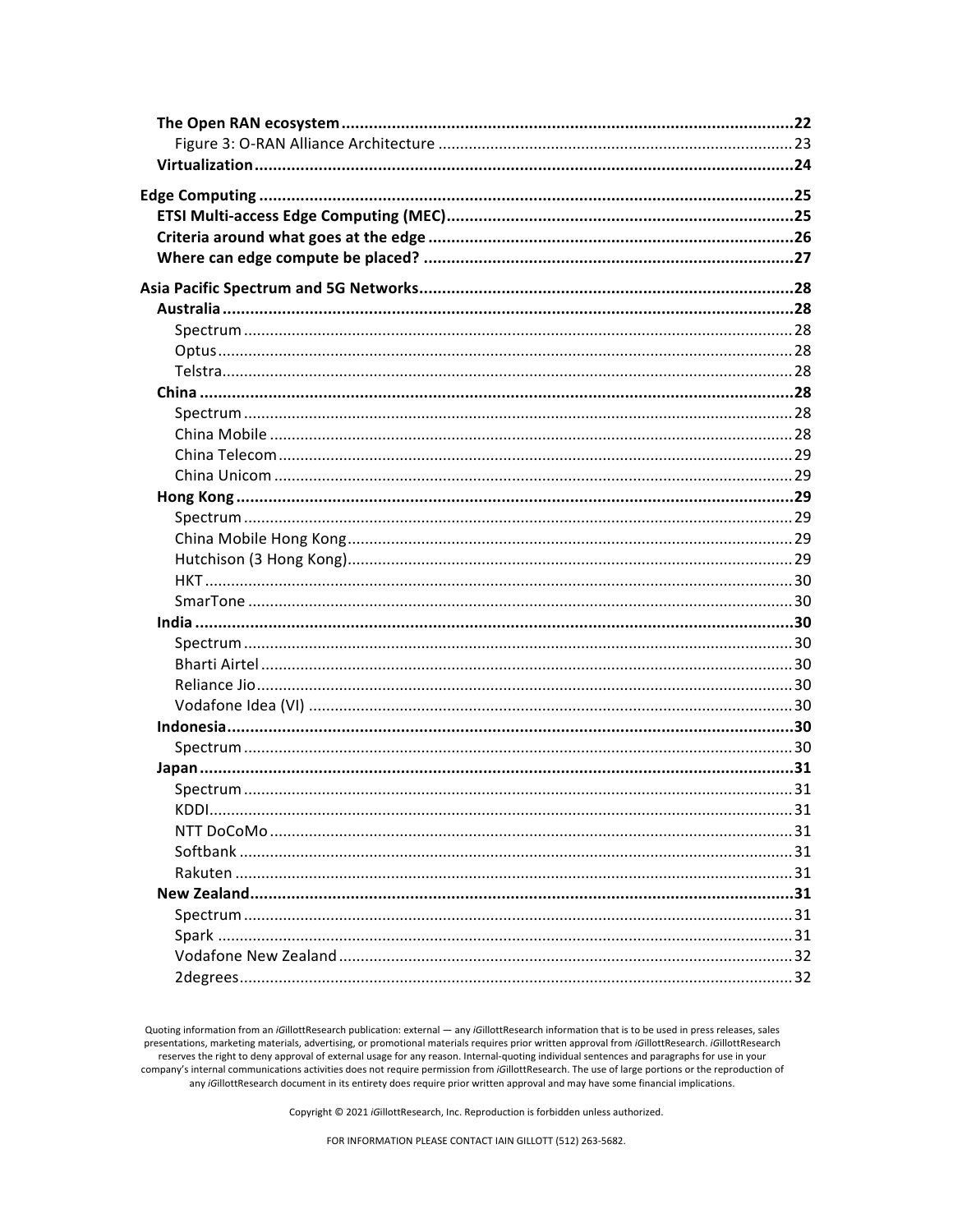| Table 1: Forecasted Asia Pacific Mobile Connections, 2020-2025 (Millions) 37               |     |
|--------------------------------------------------------------------------------------------|-----|
| Figure 4: Forecasted Asia Pacific Mobile Connections, 2020-2025 (Millions)37               |     |
|                                                                                            |     |
| Table 2: Assumed Total Asia Pacific Network Usage, 2020-2025 (EB/year)38                   |     |
| Figure 5: Assumed Total Asia Pacific Network Usage, 2020-2025 (EB/year) 38                 |     |
|                                                                                            |     |
|                                                                                            | .39 |
|                                                                                            |     |
| Asia Pacific Mobile Infrastructure Build Spending by Network Component41                   |     |
| Table 3: Asia Pacific Mobile Network Infrastructure Build Spending, 2020-2025 (\$M) 42     |     |
| Figure 6: Asia Pacific Total Mobile Network Infrastructure Build Spending, 2020-2025 (\$M) |     |
|                                                                                            |     |
| Figure 7: Asia Pacific Mobile Network Infrastructure Build Spending by Component, 2020-    |     |
|                                                                                            |     |

Copyright © 2021 iGillottResearch, Inc. Reproduction is forbidden unless authorized.

Quoting information from an iGillottResearch publication: external - any iGillottResearch information that is to be used in press releases, sales presentations, marketing materials, advertising, or promotional materials requires prior written approval from iGillottResearch. iGillottResearch reserves the right to deny approval of external usage for any reason. Internal-quoting individual sentences and paragraphs for use in your company's internal communications activities does not require permission from iGillottResearch. The use of large portions or the reproduction of any iGillottResearch document in its entirety does require prior written approval and may have some financial implications.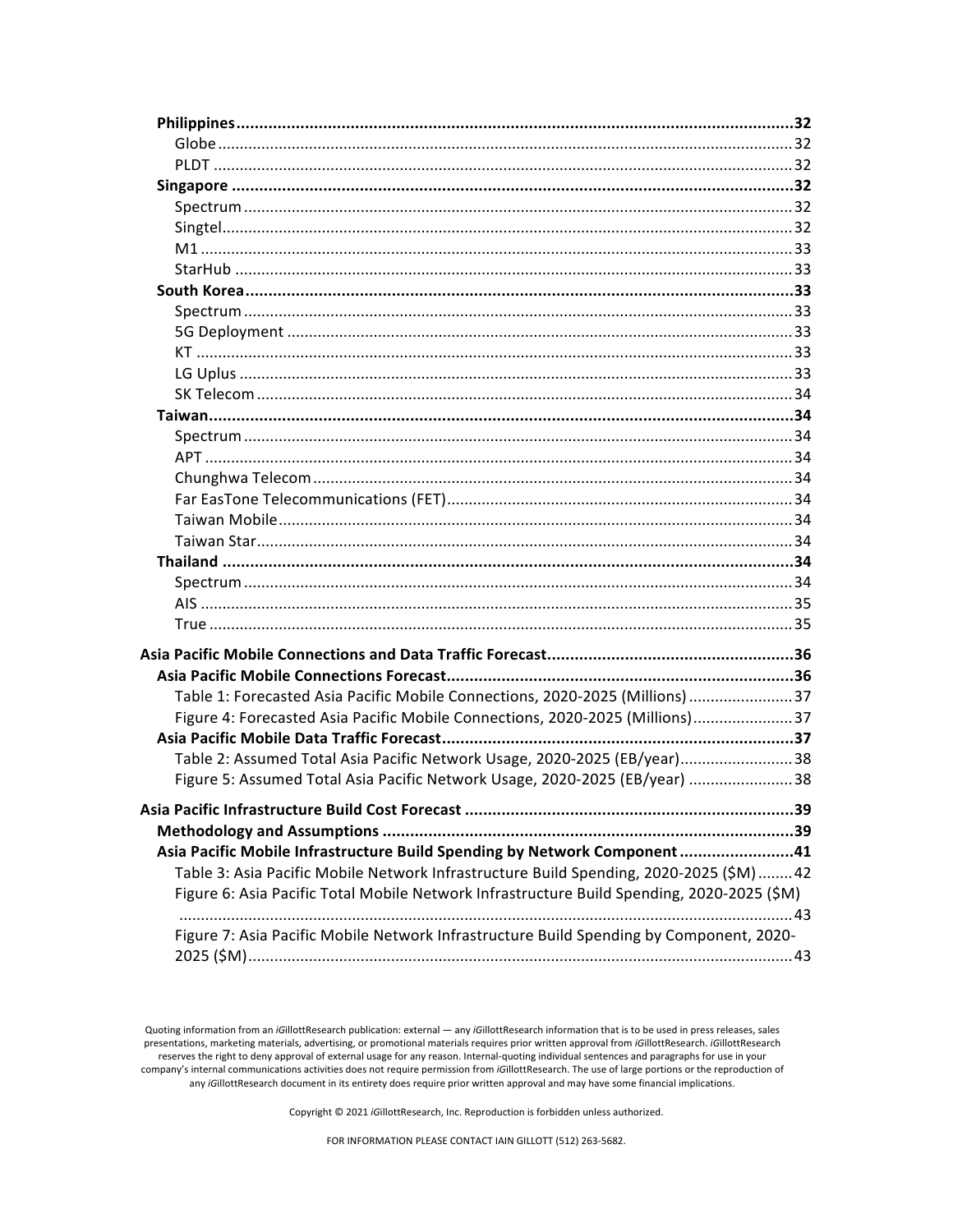| Table 4: Asia Pacific Mobile Network RAN and Open RAN Build Spending, 2020-2025 (\$M)                                                                                   |
|-------------------------------------------------------------------------------------------------------------------------------------------------------------------------|
| Figure 8: Asia Pacific Mobile Network RAN and Open RAN Build Spending, 2020-2025 (\$M)                                                                                  |
| Table 5: Asia Pacific Mobile Network Infrastructure Build Spending by Component, 2020-                                                                                  |
| Figure 9: Asia Pacific Mobile Network Infrastructure Build Spending by Component, 2020-                                                                                 |
|                                                                                                                                                                         |
| Table 6: Asia Pacific Mobile Data Traffic by Generation, 2020-2025 (percent) 46<br>Figure 10: Asia Pacific Mobile Data Traffic by Generation, 2020-2025 (percent) 46    |
| Table 7: Asia Pacific Mobile Network Infrastructure Build Spending by Generation, 2020-                                                                                 |
| Figure 11: Asia Pacific Mobile Network Infrastructure Build Spending by Generation, 2020-                                                                               |
| Table 8: Asia Pacific Mobile Network Infrastructure Build Spending by Generation, 2020-                                                                                 |
| Figure 12: Asia Pacific Mobile Network Infrastructure Build Spending by Generation, 2020-                                                                               |
|                                                                                                                                                                         |
| Table 9: Asia Pacific Mobile Network Operating Costs, 2020-2025 (\$M) 49                                                                                                |
| Figure 13: Asia Pacific Mobile Network Operating Costs, 2020-2025 (\$M) 50                                                                                              |
| Asia Pacific Total Mobile Network Cost Forecast ………………………………………………………………51<br>Table 10: Total Asia Pacific Mobile Network Build and Operating Spending, 2020-2025 (\$M) |
| Figure 14: Total Asia Pacific Mobile Network Build and Operating Spending, 2020-2025 (\$M,                                                                              |
| Table 11: Total Asia Pacific Mobile Network Build and Operating Spending, 2020-2025                                                                                     |
| Figure 15: Total Asia Pacific Mobile Network Build and Operating Spending, 2020-2025                                                                                    |
|                                                                                                                                                                         |
|                                                                                                                                                                         |
|                                                                                                                                                                         |
|                                                                                                                                                                         |

Copyright © 2021 *iG*illottResearch, Inc. Reproduction is forbidden unless authorized.

Quoting information from an *iG*illottResearch publication: external — any *iGillottResearch* information that is to be used in press releases, sales presentations, marketing materials, advertising, or promotional materials requires prior written approval from *iGillottResearch*. *iGillottResearch* reserves the right to deny approval of external usage for any reason. Internal-quoting individual sentences and paragraphs for use in your company's internal communications activities does not require permission from *iGillottResearch*. The use of large portions or the reproduction of company's internal communications activities does not require permission fr any *iGillottResearch document* in its entirety does require prior written approval and may have some financial implications.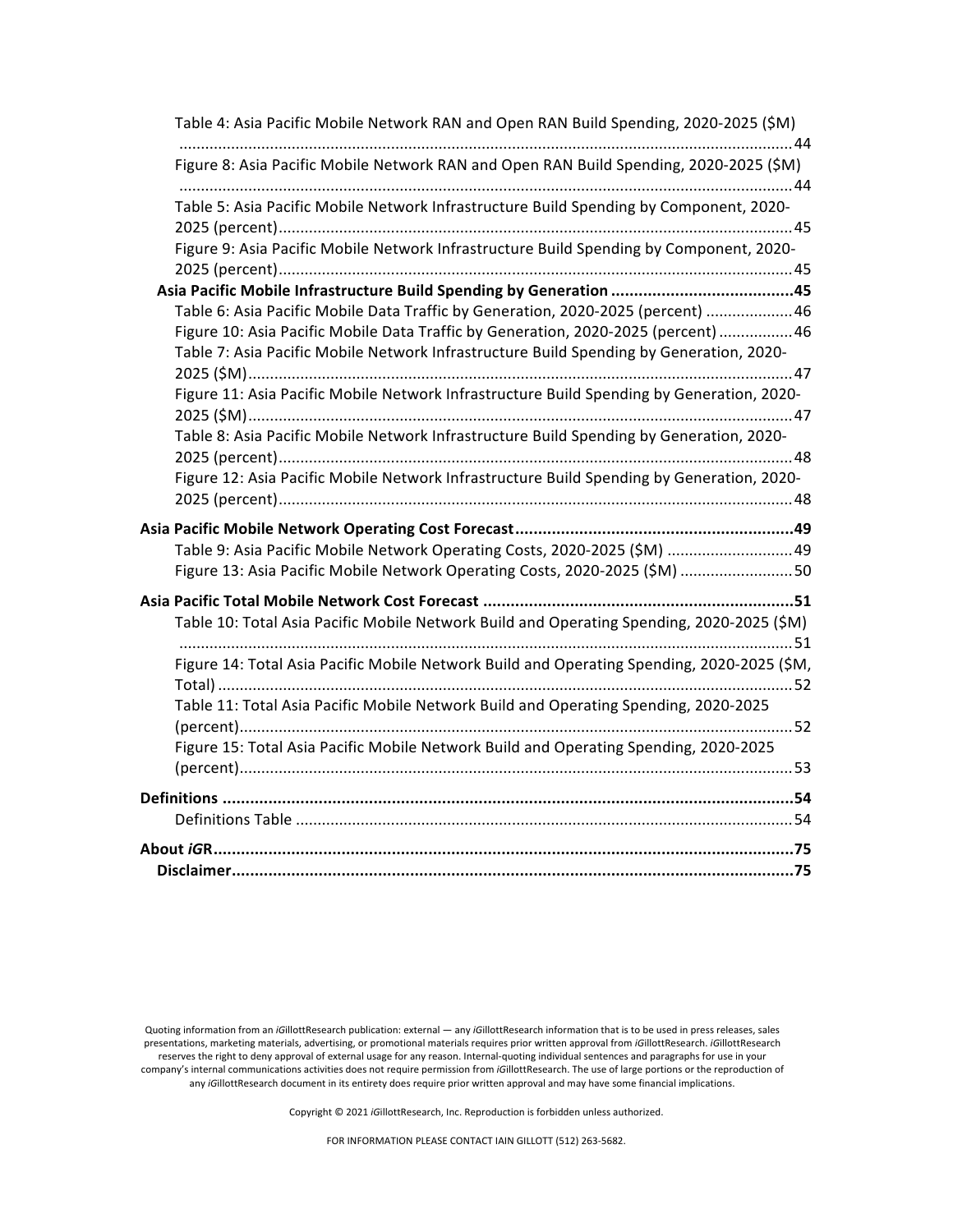#### **Abstract**

5G has been launched by mobile operators in select countries in the Asia Pacific region, but 5G networks will take many years to fully deploy. As a result, LTE will continue to carry the majority of Asia Pacific mobile data traffic for the next few years, even as some mobile operators' build spending is primarily targeted at 5G.

This market study presents a forecast for the cost of building, deploying and operating LTE and 5G networks in the Asia Pacific region from 2020 through 2025. Included is a mobile network infrastructure build forecast, which is detailed by mobile network component (RAN, front/backhaul, and core) and generation (LTE and 5G). The RAN build component is further detailed by Open RAN and traditional RAN. The study also includes a forecast of network operating costs.

In addition to the forecasts, the market study provides detailed information on 5G networks, Open RAN, virtualization, and edge computing, as well as a status update on auctioned 5G spectrum and 5G network deployments in Asia Pacific.

Key questions addressed in this market study include:

- How will the amount of data traffic carried on LTE and 5G networks grow in Asia Pacific in the next five years?
- How big is the LTE and 5G infrastructure opportunity in Asia Pacific in the next five years?
- What is the share of infrastructure spending for the network components of RAN, fronthaul/backhaul, and core?
- What portion of RAN spending will be for Open RAN?
- What is the share of infrastructure spending for LTE and 5G in the next five years?
- What are the expected mobile network operating costs in the next five years?
- What are the key capabilities for 5G networks and what are some of the goals and use cases for 5G?
- What is the status of 5G spectrum auctions in Asia Pacific?
- What is the status of the major Asia Pacific mobile operators' 5G networks?

Copyright © 2021 *iGillottResearch, Inc. Reproduction* is forbidden unless authorized.

Quoting information from an *iGillottResearch publication:* external — any *iGillottResearch* information that is to be used in press releases, sales presentations, marketing materials, advertising, or promotional materials requires prior written approval from *iGillottResearch. iGillottResearch* reserves the right to deny approval of external usage for any reason. Internal-quoting individual sentences and paragraphs for use in your company's internal communications activities does not require permission from *iGillottResearch*. The use of large portions or the reproduction of any *iGillottResearch document in its entirety does require prior written approval and may have some financial implications.*